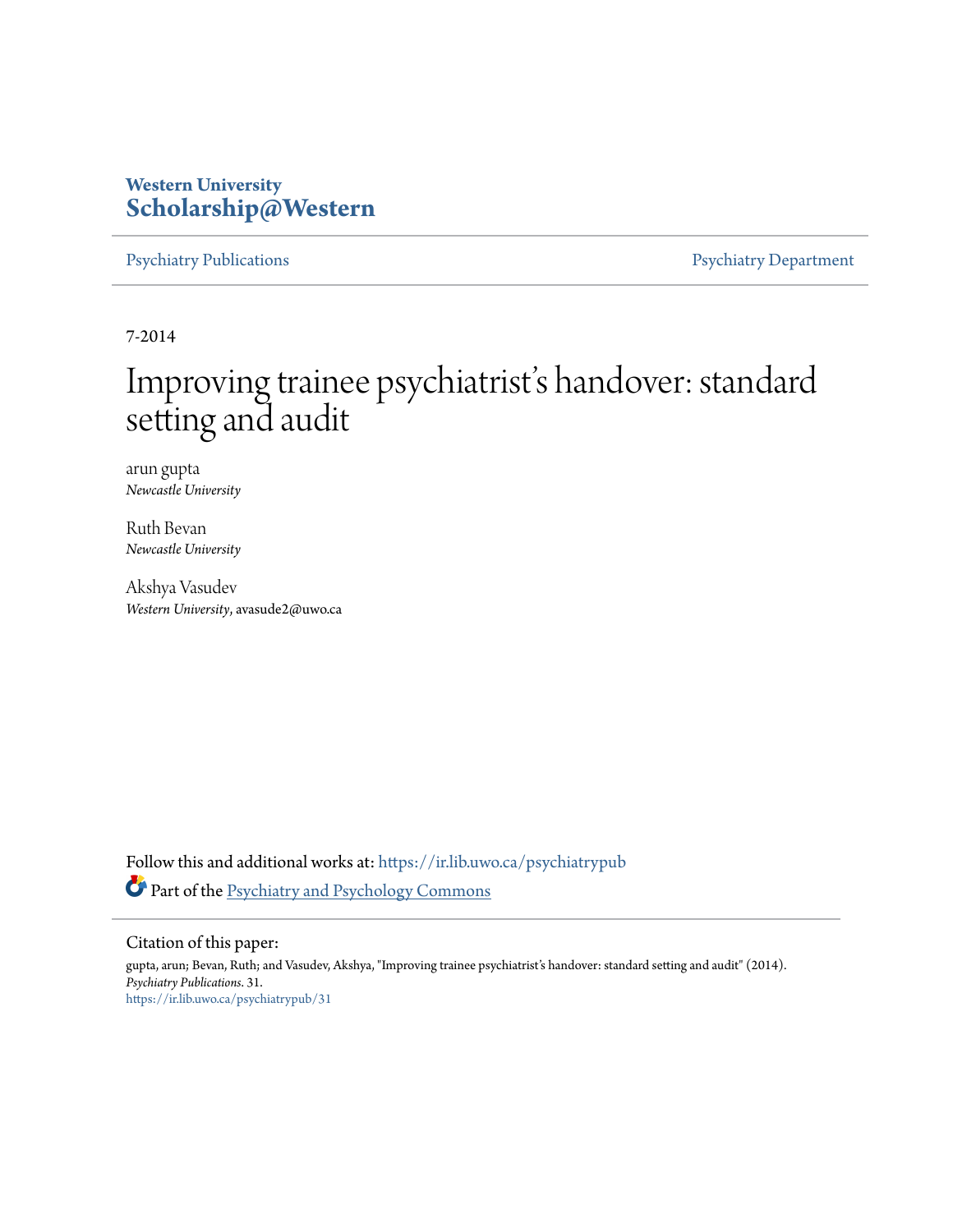

## Improving trainee psychiatrist's handover: standard setting and audit

Arun Gupta

Cherry Knowle Hospital, NTW NHS Foundation Trust, Sunderland, UK

Ruth Bevan

Monkwearmouth Hospital, NTW NHS Foundation Trust, Sunderland, UK, and

Akshya Vasudev

Geriatric Psychiatry and Medicine, Western University, London, Canada

#### Abstract

Purpose – The 2006 Post Graduate Medical Education Trust Board (PMETB) trainees' survey indicated inadequacies in handover procedures amongst medical and psychiatry trainees nationwide; and in 2007 a local psychiatry trainees' survey found inadequate handover procedures. The purpose of this paper is to show how to improve handover practice through standard setting and sequential audit.

Design/methodology/approach – A Trust wide Standard Operating Procedure (SOP) for handover was developed. Trainees were audited on perception of handover experiences (2008, 2009 and 2010).

Findings – The audit revealed that the SOP was not consistently followed. Handing over "active problems" (AP) was perceived to occur frequently in 2008 (93.75 per cent), improved in 2009 (100 per cent for AP, 98 per cent for "problems which may arise", (PA)); however deteriorated in 2010 (93 per cent for AP, 69 per cent for PA). Trainee satisfaction rates with handover improved each year (57 per cent in 2008, 75 per cent in 2009, 87 per cent in 2010,  $X^2 = 3.7$ , df = 2, p = 0.16).

Practical implications – SOP development, subsequent audits and sharing of results improved handover practice. This has implications for training and patient safety. This project demonstrates a method of improving handover practices in a large mental health trust.

Originality/value – The work conducted is of interest to those working in psychiatry, not only from an education and training perspective, but also for clinical practice, in the UK as well as internationally.

Keywords Education, Training, Clinical governance, Audit, Psychiatry, Handover

Paper type Research paper

#### Introduction

The previous Post Graduate Medical Education Trust Board (PMETB), now part of the General Medical Council (GMC), published a national survey of medical trainees in 2006[1]. Amongst other findings, the PMETB recommended that all NHS trusts should

The authors would like to thank all the trainees who participated in this audit project, in Clinical Governance: An International particular the rota point-of-contacts and the representatives delegated responsibility for collecting results for individual rotas. The authors would also like to thank Dr Suresh Joseph and Dr Andrew Brittlebank for their help and support and NTW NHS Foundation Trust library staff for assisting with the review of literature.



 $©$  Emerald Group Publishing Limited

DOI 10.1108/CGIJ-07-2013-0026

Journal Vol. 19 No. 2, 2014 pp. 83-93

1477-7274

Trainee psychiatrist's handover

83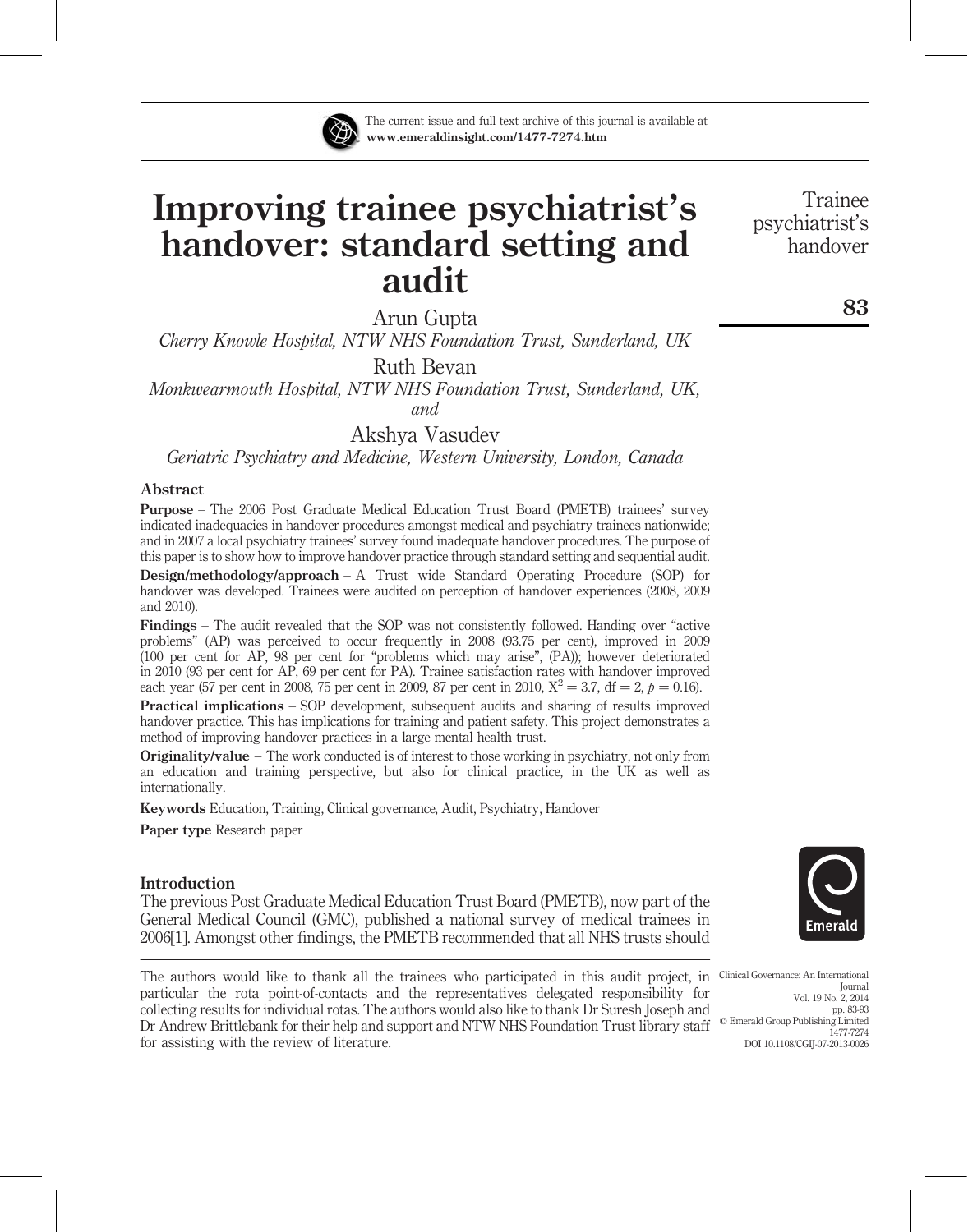have formalised, organised handover processes which includes a multi-professional model.

The term "handover" encompasses a broad range of communications within the health care system, occurring throughout a patient's journey during their contact with health services. The times we commonly recognise the significance of handover are: shift change, ward rounds, transfer of care and out of hours. The means of available communication between the interested parties influences the type of handover. Examples include: face to face meetings and telephone contact. Handover varies according to clinical setting.

Following the PMETB recommendations we conducted a baseline survey in 2007 investigating trainee psychiatrists' handover procedures and experiences in the Northumberland Tyne and Wear (NTW) NHS Foundation Trust, a large mental health trust in North East England employing over 6,000 staff serving a population of approximately 1.4 million and with inpatient units at six sites.

This survey indicated that current arrangements fell short of PMETB recommendations. We observed that broadly there were two handover systems, depending on the location of the clinical site. Firstly, where a shift system was in place, there was usually a face to face meeting at shift change. Secondly, where the on call system was non-resident, handover was conducted by telephone. Within both systems it appeared that handover was not standardised with no formal guidance to support or structure the process. Additionally there were wide variations in practise and attitudes with some survey comments suggesting that handover was considered non-mandatory and depended on perceived clinical risk. Many trainees were dissatisfied with the lack of clarity of handover processes. This suggested that current processes were inadequate and possibly unsafe. This is at variance with published research which highlights the need for a safe handover (Singh *et al.*, 2007; Siemsen *et al.*, 2012).

Acknowledging these findings, the authors devised a Trust wide Standard Operating Procedure (SOP) with the aim of improving trainees' handover practices, satisfaction and patient safety. Audits were conducted in three sequential years with a hypothesis that over the years there would be a positive change. The results of the audits were disseminated each year amongst trainees to improve the awareness of the SOP, and promote adherence.

In the absence of prescribed targets for trainee handover from national regulatory agencies like the GMC, a study like this is needed to inform development of such national standards.

#### **Methods**

We describe here the methodology of improving and establishing the handover practices through the initial survey, development of the SOP and subsequent audits with dissemination of results. In 2007 all trainees working across the training sites of the Trust were contacted via their respective trainee representatives. Using a questionnaire developed individually for each site, baseline information about the current handover arrangements was gathered.

This survey showed that each site had its own method of non-formal handover arrangement. Trainees' feedback was that the handover processes did work, though partially. They acknowledged the need for a formal method of handover which needed to be specific for each site. Such a handover process would require considerations to be given to: the geographical area covered by a particular rota, whether the on call was

**CGII** 19,2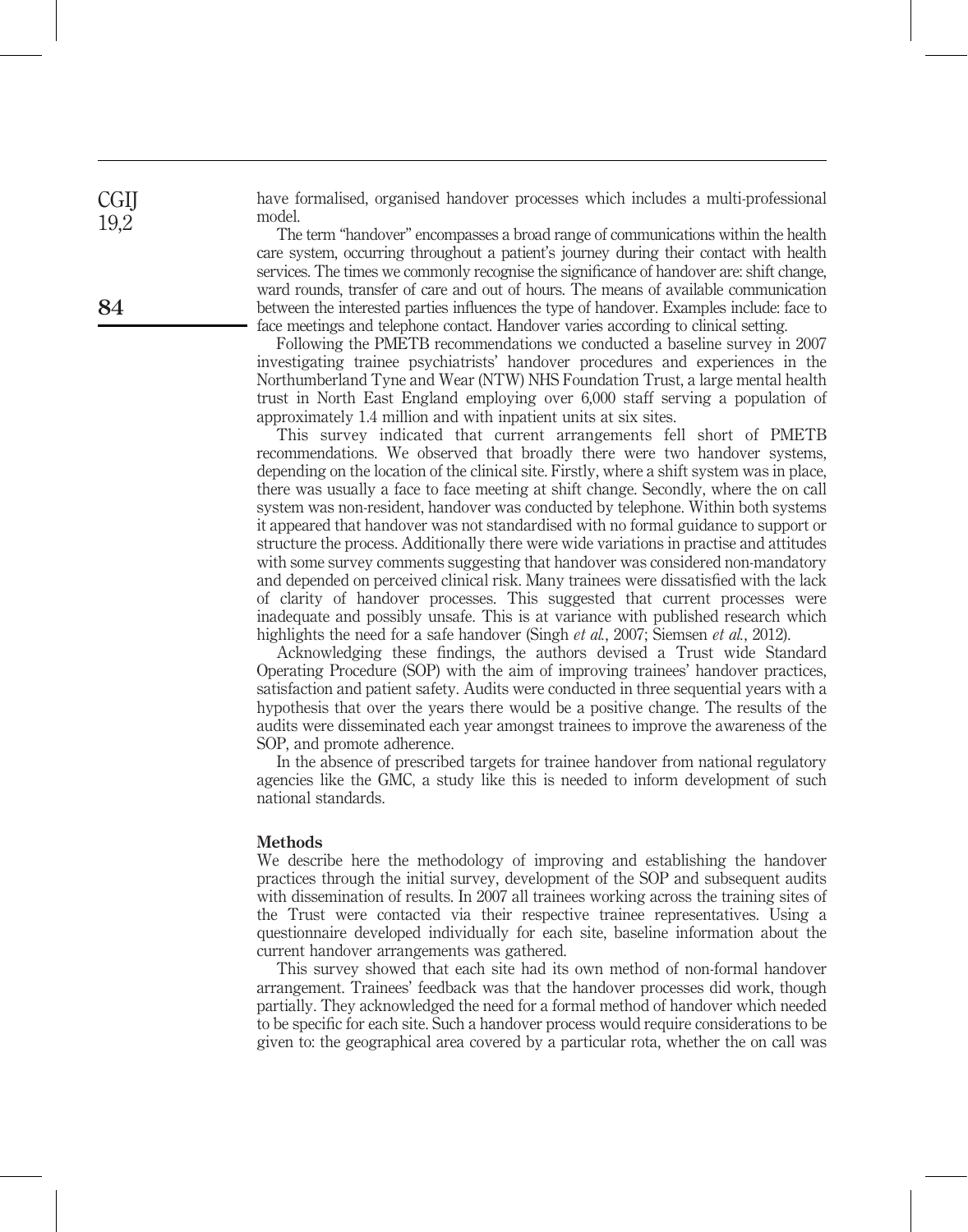resident or non-resident and if there was a possibility of face to face handover as opposed to via telephone.

Subsequently, a site specific SOP for formal handover procedures was developed in conjunction with the trainee representatives at each site (Figure 1). These SOPs were then submitted to the Trust board for approval, then to the Trust wide medical education committee for further dissemination. It was then issued to all existing doctors and new trainees at inductions from 2008 as part of their induction package. Following implementation of the SOP all trainees were asked to complete an annual questionnaire in 2008, 2009 and 2010 auditing handover practices, and adherence to the SOP. During this time the number of sites covered by the trainees increased from five to six due to trust reorganisation and expansion. We suspect this led to incomplete data acquisition in 2008 and 2009. After each round of data gathering the results were presented to the Trust medical education committee. Presentations were given at each site's training program in an effort to improve awareness about the importance of the handover processes, seeking feedback from trainees and staff and gathering suggestions for improvement of SOP if needed. The SOP and audit tool was refined each year based upon the feedback received.

#### Statistical analysis

Data were analysed using SPSS version 20.0 for Windows (SPSS Inc., Illinois). Demographic factors were summarised using frequencies and percentages for categorical variables. Chi-square analysis were used with a level of significance set at  $p < 0.05$ .

#### **Results**

Table I shows audit questions and the results of three completed audit cycles for 2008, 2009 and 2010.

#### 2008 Audit results

The audit was conducted across four of the five (80 per cent) training sites within the Trust, with 32 out of 59 (54 per cent) responses. Data was extractable from 24 responses (41 per cent). The results revealed that mostly contact between on call doctors was made only when active issues required further input (94 per cent) but that handover was not routine (31 per cent). Further, the following concerns were raised; trainees arriving late for their shift (62.5 per cent), or not arriving (50 per cent), colleagues not answering their phones (25 per cent), trainees not being aware of who is on call (50 per cent) and not given adequate warning about delay in arrival of the on-call doctor (37.5 per cent).

Free text comments in the audit questionnaires suggested that a handover book, used at some sites to handover information or tasks, was not viewed as helpful. The comments also revealed occasions when the on call mobile phones had been left with medical secretaries resulting in possible gaps in cover. Despite limited awareness of the presence of a formal handover procedure the trainee statements revealed a consensus that a formal mandatory handover protocol needed to be adhered to ensure safe care.

Trainee psychiatrist's handover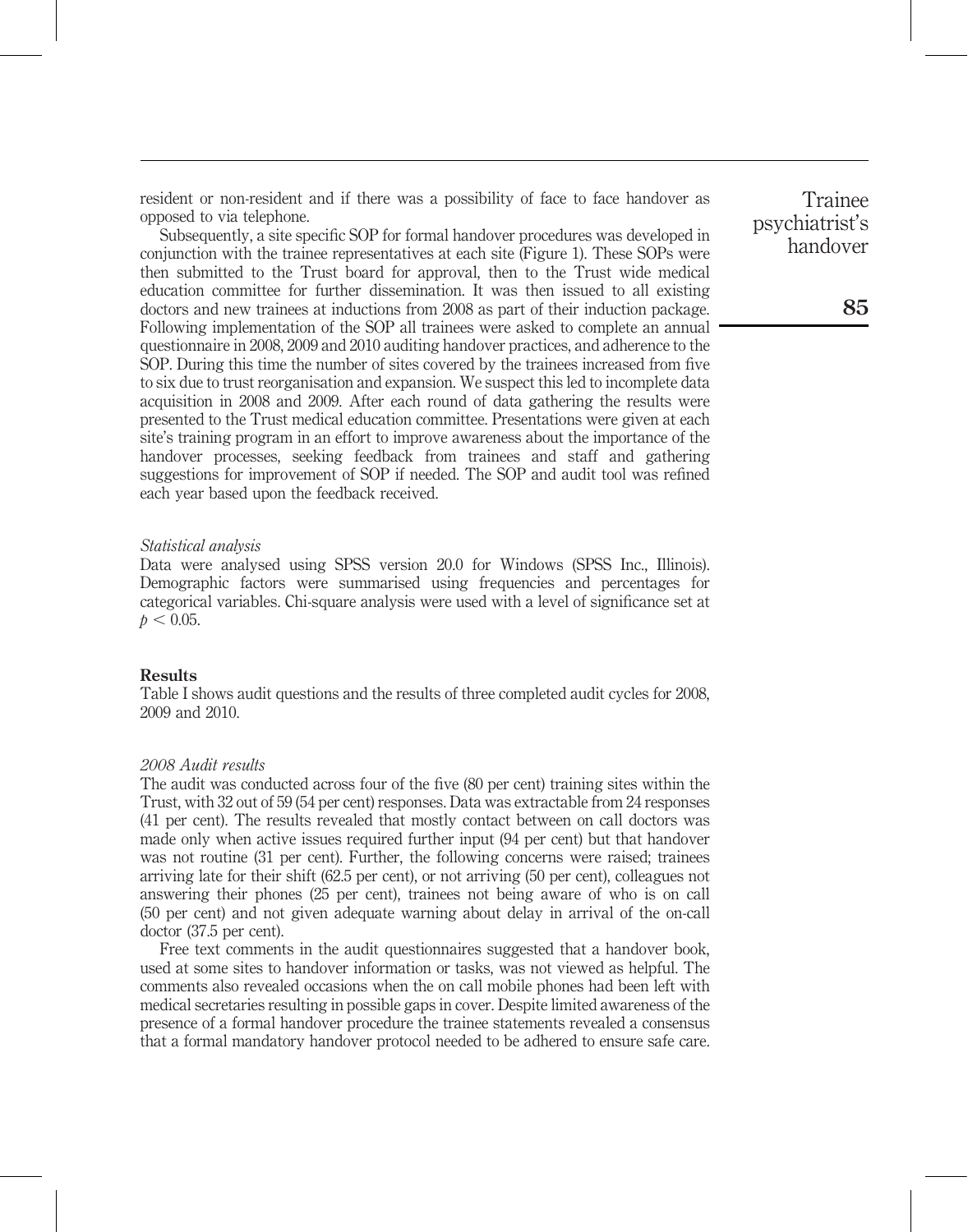

86



- The clinical team should inform the 1<sup>st</sup> on call doctor of any issues that will, A or are likely to, require their attention. Examples- pending admission, someone in seclusion, if a patient is unwell and may need input over the oncall period.
- B At the start of the on call period the doctor must contact switchboard to confirm they are on call and check that their contact details are correct.
- $\mathsf{C}$ Contact with the next on-call is mandatory (see note 1). Issues that should be discussed:
	- 1. Active issues requiring interventions
	- 2. Problems which may arise
	- 3. Nothing to handover
- D (Week day 9am) Handover any relevant issues to the appropriate clinical team by contacting the representing consultant's secretary (see note 2). For non- resident on calls information should be documented in the appropriate format (eg RIO entry) as soon as is practicable.

| Note 1                                                                                                            | Note 2                                                                                          |
|-------------------------------------------------------------------------------------------------------------------|-------------------------------------------------------------------------------------------------|
| Direct telephone contact is a minimum. Some sites<br>have a face-face handover or handover of mobile or<br>bleep. | Time taken to handover<br>after the on call shift is<br>added to any<br>compensatory rest taker |
| The use of an an call diany is to provide additional                                                              |                                                                                                 |

ry rest taken. The use of an on call diary is to provide additional information but does not replace the verbal handover.

#### Figure 1. Summary of SOP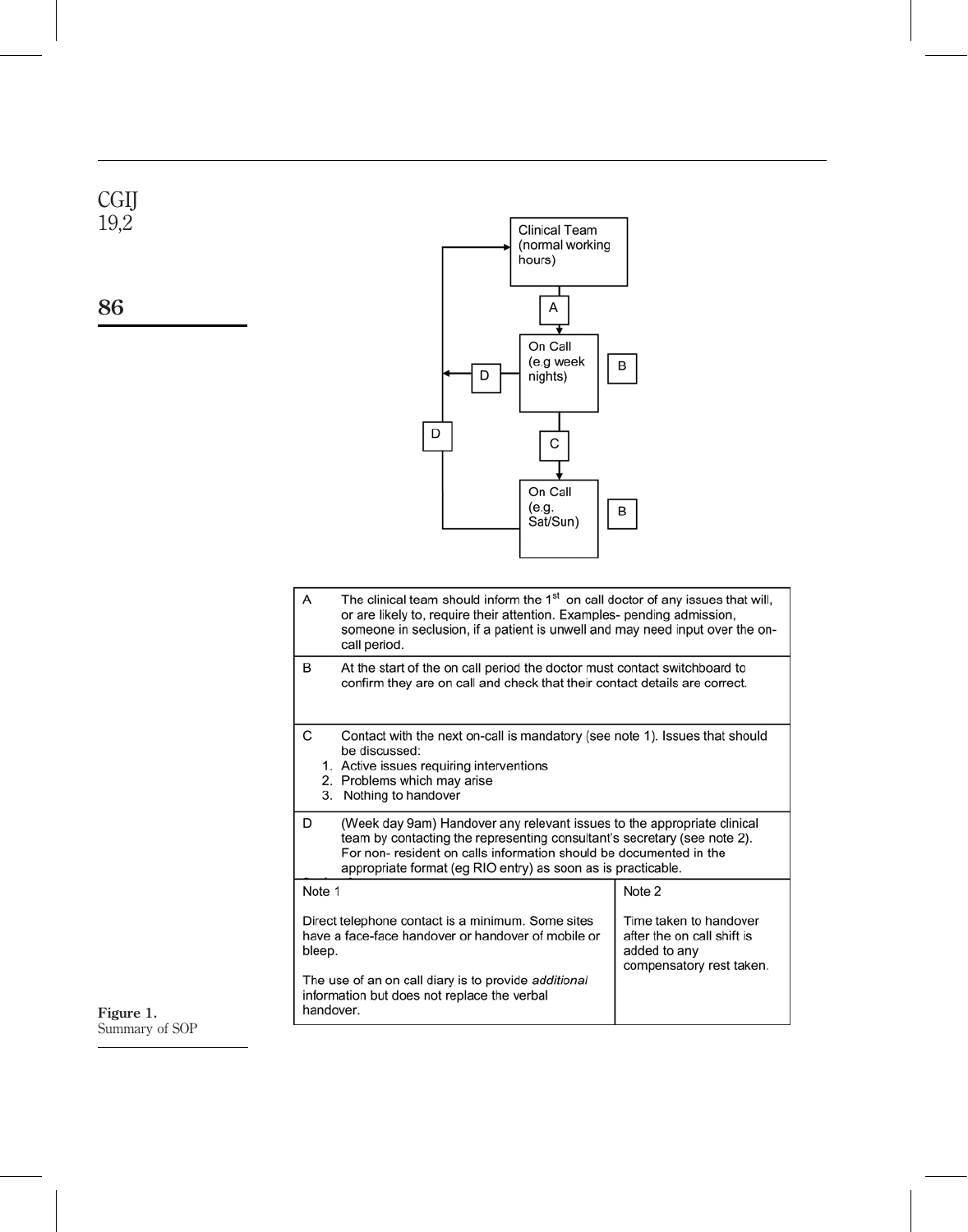| Questions                                                                                                                                                                                                  | 2008<br>$(n = 24/59)$<br>$(\%)$      | 2009<br>$(n = 56/58)$<br>$\binom{0}{0}$ | 2010<br>$(n = 55/64)$<br>$\binom{0}{0}$     | $\chi^2$                                | df                                                           | $b-value$                                                | Trainee<br>psychiatrist's<br>handover                 |
|------------------------------------------------------------------------------------------------------------------------------------------------------------------------------------------------------------|--------------------------------------|-----------------------------------------|---------------------------------------------|-----------------------------------------|--------------------------------------------------------------|----------------------------------------------------------|-------------------------------------------------------|
| Sites/rotas covered<br>Do you routinely inform switch                                                                                                                                                      | $\overline{4}$                       | $\mathbf 5$                             | 6                                           | <b>NA</b>                               | <b>NA</b>                                                    | NA                                                       |                                                       |
| board at the beginning of your on<br>call duty?                                                                                                                                                            | NA                                   | 50                                      | 44                                          | 0.261                                   | $\mathbf{1}$                                                 | 0.61                                                     | 87                                                    |
| Do you routinely make contact with<br>doctor you're handing over from?<br>Do you routinely make contact with                                                                                               | NA                                   | 68                                      | 69                                          | 0.004                                   | $\mathbf{1}$                                                 | 0.95                                                     |                                                       |
| doctor you're handing over to?                                                                                                                                                                             | 31.25                                | 93                                      | 91                                          | 23.63                                   | $\sqrt{2}$                                                   | $< 0.001$ <sup>*</sup>                                   |                                                       |
| What is discussed at handover?<br>Active problems<br>Problems which may arise<br>Nothing to handover<br>Is the handover you received<br>adequate?                                                          | 93.75<br>NA<br>$\Omega$<br><b>NA</b> | 100<br>98<br>91<br><b>NA</b>            | 93<br>69<br>62<br>93                        | 0.152<br>2.762<br>68.89<br><b>NA</b>    | $\overline{2}$<br>$\mathbf{1}$<br>$\overline{2}$<br>NА       | 0.93<br>0.09<br>$\theta$<br><b>NA</b>                    |                                                       |
| Is the handover you give adequate?                                                                                                                                                                         | <b>NA</b>                            | <b>NA</b>                               | 98                                          | <b>NA</b>                               | <b>NA</b>                                                    | <b>NA</b>                                                |                                                       |
| Problems experienced around face-face handover:<br>Arriving late<br>Not arriving<br>Not answering phone<br>Not knowing who is on call<br>Are you provided with enough<br>warning if the doctor is delayed? | 62.50<br>50<br>25<br>50<br>62.50     | 62.50<br>37.50<br>25<br>50<br>62.50     | 39<br>8<br>$\overline{0}$<br>$\theta$<br>39 | 4.45<br>24.11<br>23.33<br>44.44<br>4.45 | 2<br>$\,2$<br>$\sqrt{2}$<br>$\overline{2}$<br>$\overline{2}$ | 0.11<br>$< 0.001$ <sup>*</sup><br>$0^*$<br>$0^*$<br>0.11 |                                                       |
| Do you handover to the relevant<br>clinical team following on call<br>period?<br>During your normal clinical job do<br>you routinely handover items                                                        | $\mathbf{0}$                         | 84                                      | 77                                          | 68.72                                   | $\overline{2}$                                               | $0^*$                                                    |                                                       |
| requiring the on call doctor's<br>intervention?<br>Do you receive adequate handover                                                                                                                        | <b>NA</b>                            | NA                                      | 29                                          | <b>NA</b>                               | NA                                                           | NA                                                       |                                                       |
| from the relevant clinical team about<br>items requiring your intervention?<br>Are you aware of any incident when                                                                                          | <b>NA</b>                            | 75                                      | 82                                          | 0.18                                    | $\mathbf{1}$                                                 | 0.68                                                     |                                                       |
| a patient's care has been put at risk<br>because of inadequate handover?<br>Are you satisfied with the current                                                                                             | <b>NA</b>                            | NA                                      | 9                                           | <b>NA</b>                               | <b>NA</b>                                                    | <b>NA</b>                                                | Table I.                                              |
| handover system?                                                                                                                                                                                           | 57                                   | 75                                      | 87                                          | 3.7                                     | $\sqrt{2}$                                                   | 0.16                                                     | Main finding of the audits<br>conducted in 2008, 2009 |
| <b>Notes:</b> NA: Not asked; *Statistically significant at $p < 0.05$                                                                                                                                      |                                      |                                         |                                             |                                         |                                                              |                                                          | and 2010                                              |

#### 2009 Audit results

This audit covered five out of six (83 per cent) sites and response rates were higher (56 out of 58 responses (97 per cent)). As expected, handover practices continued to vary depending on location and included face to face handover although most was conducted via telephone. The results suggest that handover had become a more established part of the on call routine, however, there remained a lack of knowledge about the SOP. Contact between on call doctors was much improved (100 per cent for active issues) and there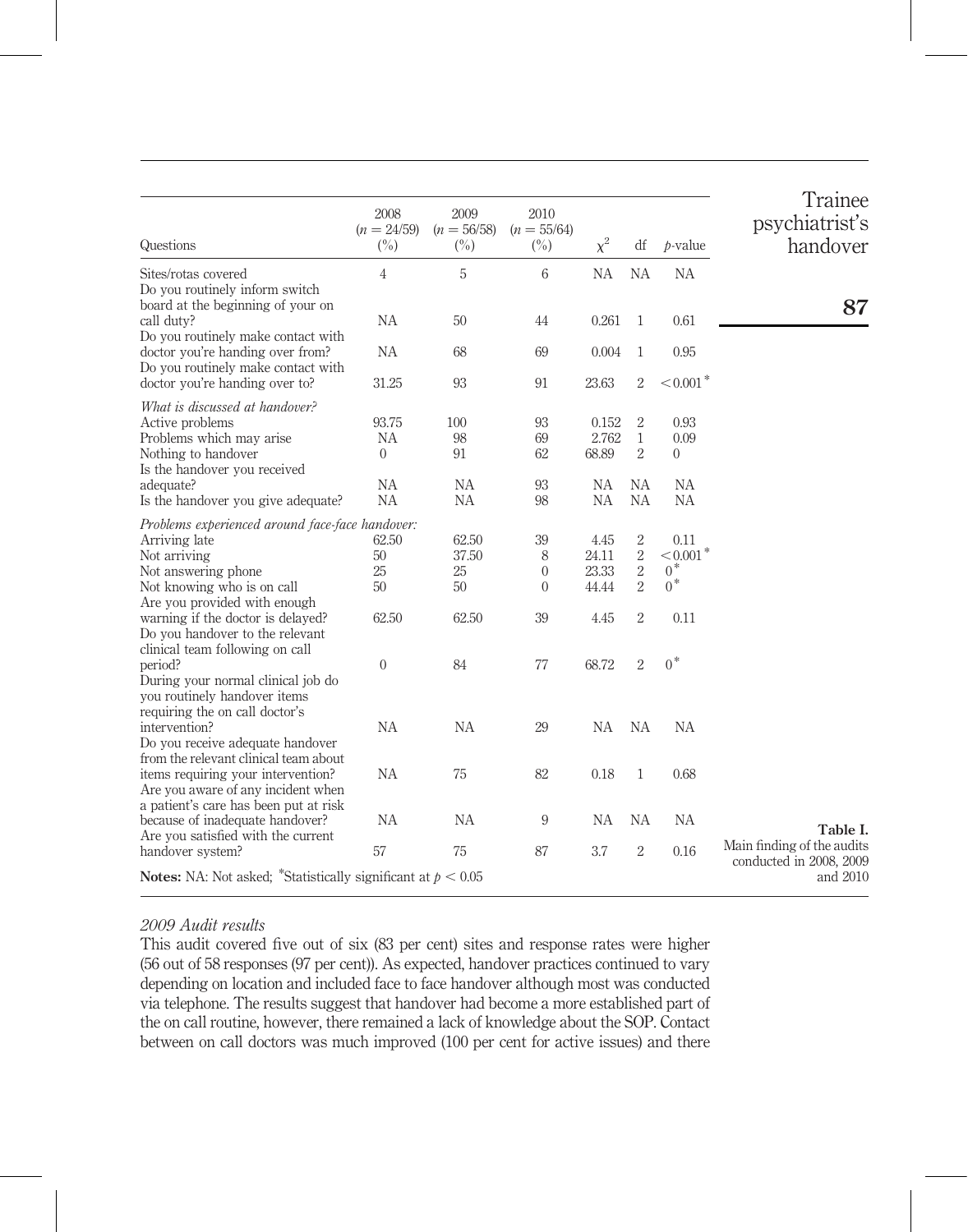were high rates for handing over problems which may arise (98 per cent) and contact when nothing required handing over (91 per cent). Nevertheless, trainee's experience of the handover they received from others was less good (only 68 per cent routinely made contact with the doctor they were handing over from) and gaps remained in communication between on call doctors and the usual clinical team responsible during normal working hours (25 per cent did not feel they received an adequate handover from the relevant clinical team). There remained a reliance on nursing staff to handover information on some of the sites. Worryingly, contact with switchboard to confirm which trainee was on call, and to confirm their preferred contact number was poor (50 per cent). This audit revealed continuing dissatisfaction with the handover system but the satisfaction rate was better (75 per cent in 2009 compared with 57 per cent in 2008). Some problems persisted including uncertainly about who was taking over the shift, difficulties in contacting trainees or trainees being late.

#### 2010 Audit results

Results were available from all six Trust sites (100 per cent). Responder rate was slightly lower (55 out of a total of 64 (86 per cent)). The results suggested a deterioration in the handover between on call doctors compared with 2009 (active issues: 93 per cent, problems which may arise: 69 per cent, nothing to hand over: 62 per cent). Handover from the usual clinical team to out of hours doctor was only 82 per cent. A new question relating to patient safety was added and this revealed that 9 per cent of trainees were aware of a risk incident arising due to inadequate handover. Overall trainee satisfaction with the handover system had improved (87 per cent). Fewer problems were reported relating to: doctors being late (39 per cent), difficulties in contacting the next on call (0 per cent) and doctors not arriving to take over shifts (8 per cent) (Figures 2 and 3).

#### **Discussion**

This project began following the 2006 PMETB survey which identified shortcomings in medical and psychiatry trainees' handover procedures nationally[1]. A Trust wide service evaluation, development of SOP, three sequential yearly audits and dissemination of results helped improve handover practices amongst trainees, although there is scope for further improvement.



Figure 2. Response to question: what is discussed at handover?

**CGII** 19,2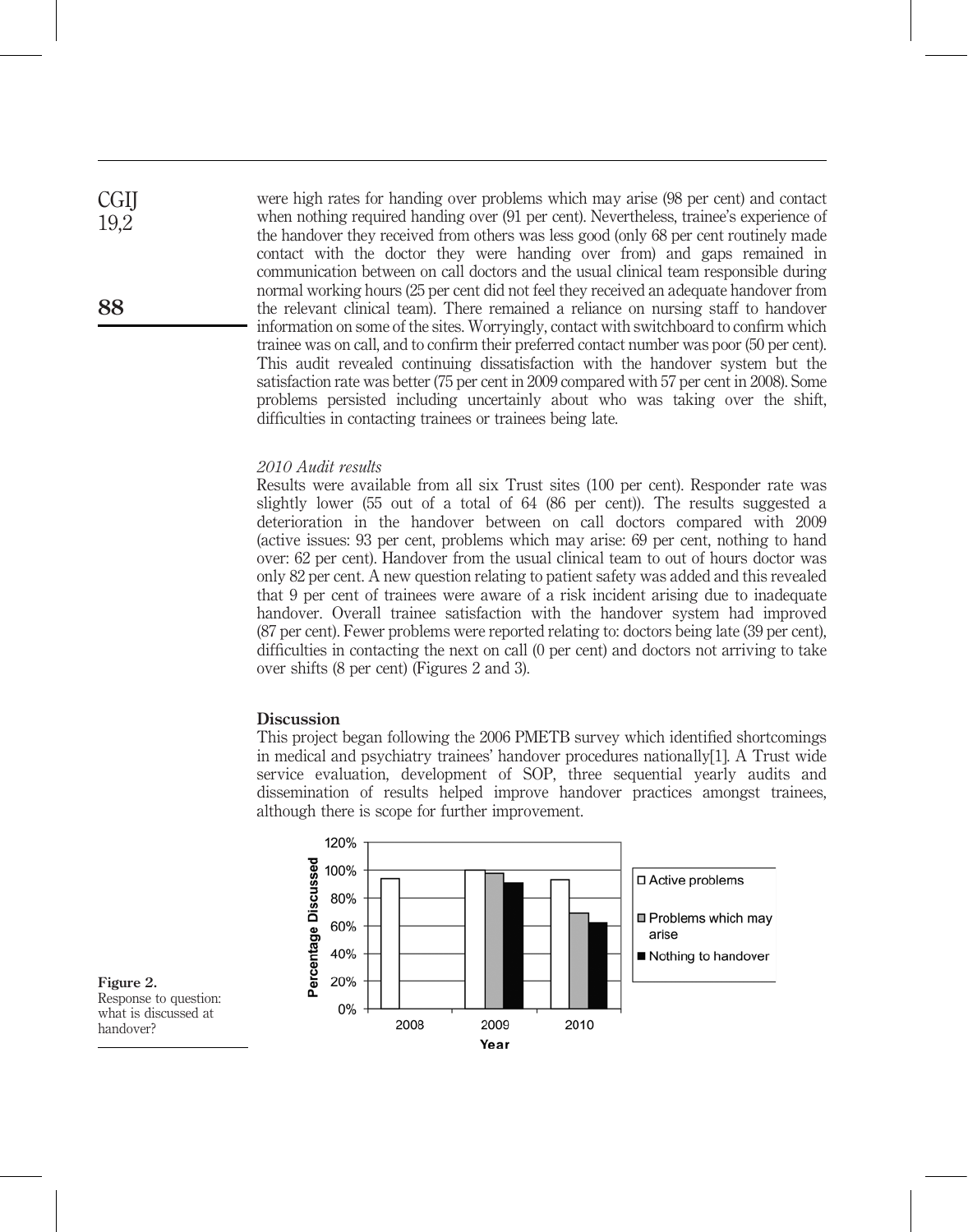

Various authorities have drawn attention to the issue of handover. The existing GMC[2, 3] and former PMETB[4] guidelines emphasise the importance of effective and organised handover arrangements involving clear communication to ensure continuity of patient care. The Royal College of Psychiatrists recognises that handover requirements are not confined to hospitals but also community teams[5]. The BMA Junior Doctor's Committee, in their guidance on clinical handover[6], discusses the implications of changing working patterns and the change from personal continuity, when the patients see the same doctor day after day, to system responsibility, which provides a team approach. It is suggested that handover practices are not only the responsibility of clinicians but also managers who must ensure that policies are in place and that they are monitored[2, 3, 5]. Leaders and managers must allow sufficient uninterrupted time for handover and provide access to supporting information systems[6]. "The Seven Steps to Patient Safety in Mental Health" issued by the National Patient Safety Agency (NPSA), highlights communication lapses within and between teams and agencies as linked to serious incidents[7]. It discusses good practise examples of improving interagency working and communication and relates this to an incident where essential safety information about a patient was not passed on.

Despite these agencies recognising the importance of handover processes there is currently no national framework or standards for a safe and effective handover that we are aware. This may be due to the diverse and differing practices and structures in place across the NHS and, perhaps, it would be unrealistic to think that one model could fit all. The NPSA is working to standardise handover arrangements in hospitals.

There are several studies published throughout the world related to the medical handover process. These studies cover a range of specialties however there are very few focusing specifically on psychiatry. All studies recognise the importance and complexity of the handover process and highlight the potential risks. Many acknowledge the time implications of an effective and comprehensive handover.

The introduction of the European Working Time Directive and changing shift patterns, introduces a phenomenon described by one paper as "a chain of Chinese whispers" (Cleland *et al.*, 2009). Despite this, research suggests that shifts systems, as opposed to more traditional on call, are preferred by junior doctors due, in part, to a reduction in chronic tiredness (Nasmyth et al., 1991). This study also found that a formal handover resulted in more informed decision making by doctors. A study conducted within an Otolaryngology department in Bristol compared verbal handover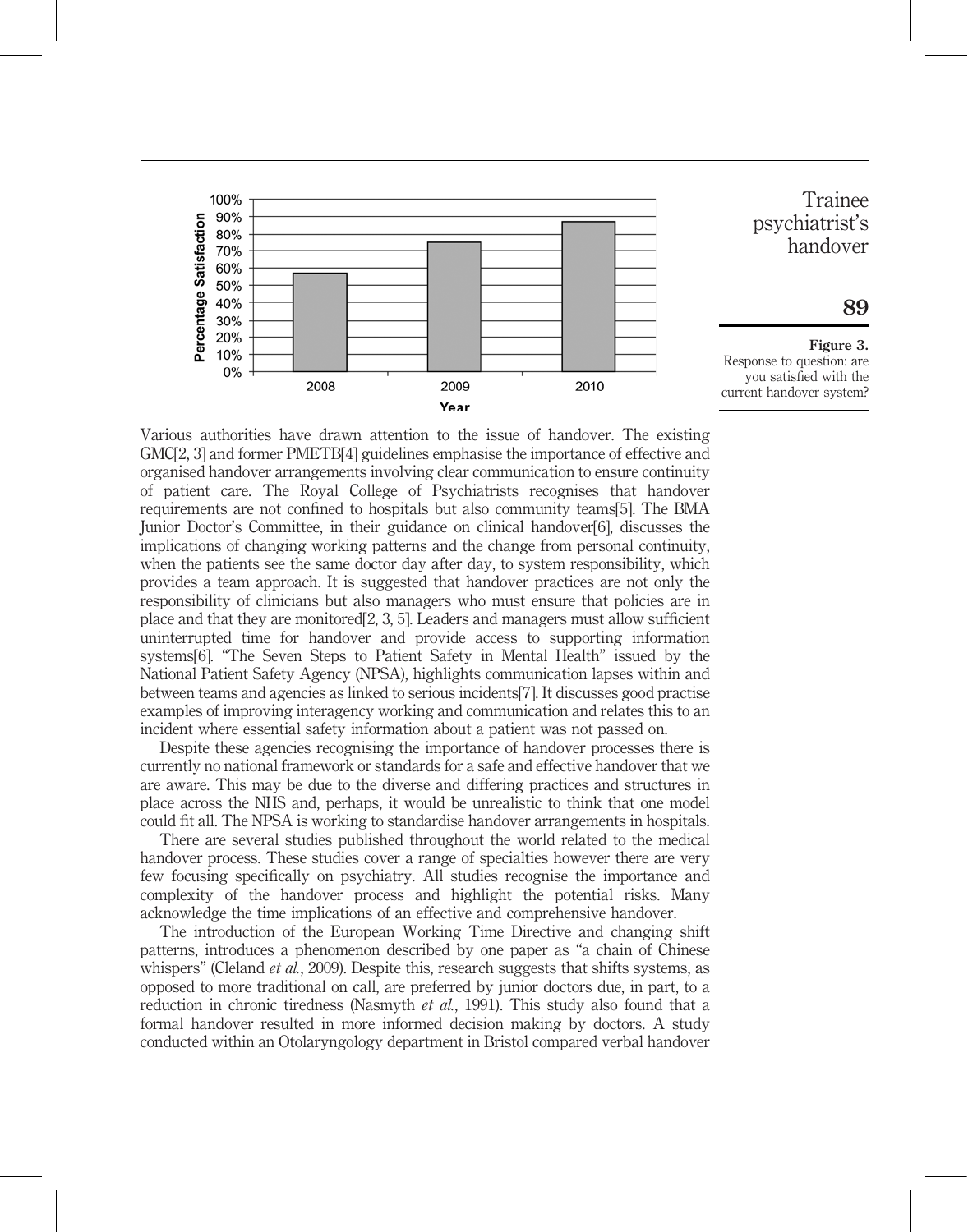with that supported by note taking and a printed handout. After five handover cycles, only 2.5 per cent of patient information was retained using the verbal-only handover, 85.5 per cent when using the verbal with note taking method and 99 per cent was retained when a printed handout was used (Bhabra et al., 2007). Another study within a critical care setting showed that more errors of distortion and omission arose during conventional handover compared with that supported by an electronic handover page (Pickering et al., 2009). Many others advocate the use of various frameworks and templates such as ISBAR (information, situation, background, recommendation), SOAP (subjective, objective, assessment, plan), and diNAMO (doctor, identity, needs, analysis, management, organisation). A cautionary note was though raised by one study (Alem et al., 2008) which found that supporting tools improved continuity in who was discussed but not in what was discussed at handover, resulting in a fragmented end picture. An analysis of both the technical and non-technical skills involved in handover suggested that it is not just the content that is important but also how the information is communicated (Pezzolesi *et al.*, 2013). An integrated multi-disciplinary form of handover is thought to be a better model (Al-Benna et al., 2009; Zakrison et al., 2012). An Italian study suggested that patient participation in handover acts to "humanise relations" and increases patients' sense of safety (Wildner and Ferri, 2012).

Within a psychiatric setting one study highlighted a number of barriers to efficient clinical handover (Hunt et al., 2012). These included interruptions and insufficient time. Initiatives to improve handover including training have proven successful within psychiatry (O'Connor et al., 2011).

There are implications for education and training. Studies have suggested that new doctors feel unprepared for handover and there is a need to address this pre-qualification (Cleland et al., 2009; Kelly et al., 2011). The majority of participants in a psychiatric study (58 per cent) concurred there was a need for further training (Hunt *et al.*, 2012). The handover toolbox (Drachsler *et al.*, 2012) is the result of development of such an educational intervention, using innovative teaching technologies, aimed at supporting clinicians, trainers and educators by providing customised handover training tools for different clinical needs and contexts. The Handover Toolbox, in addition to advocating the use of tools and protocols also raises the importance of a supportive environment to allow the transfer of training into the workplace.

In 2009 The Australian Healthcare and Hospitals Association issued a paper entitled: "Clinical handover: system change, leadership and principles" in which it explores risks and developments in the field of handover and makes recommendations (AHHA, 2009). It convened a national multidisciplinary group to develop practical policy options around clinical handover and discusses the National Clinical Handover Initiative which aimed to identify, develop and improve handover in a range of healthcare settings.

The paper makes eight recommendations:

- (1) A system with governance and leadership.
- (2) National standards.
- (3) Flexible standardisation recognising the need to accommodate the realities within different wards, units and institutions.
- (4) Clinical engagement and systemic cultural change.

90

**CGII** 19,2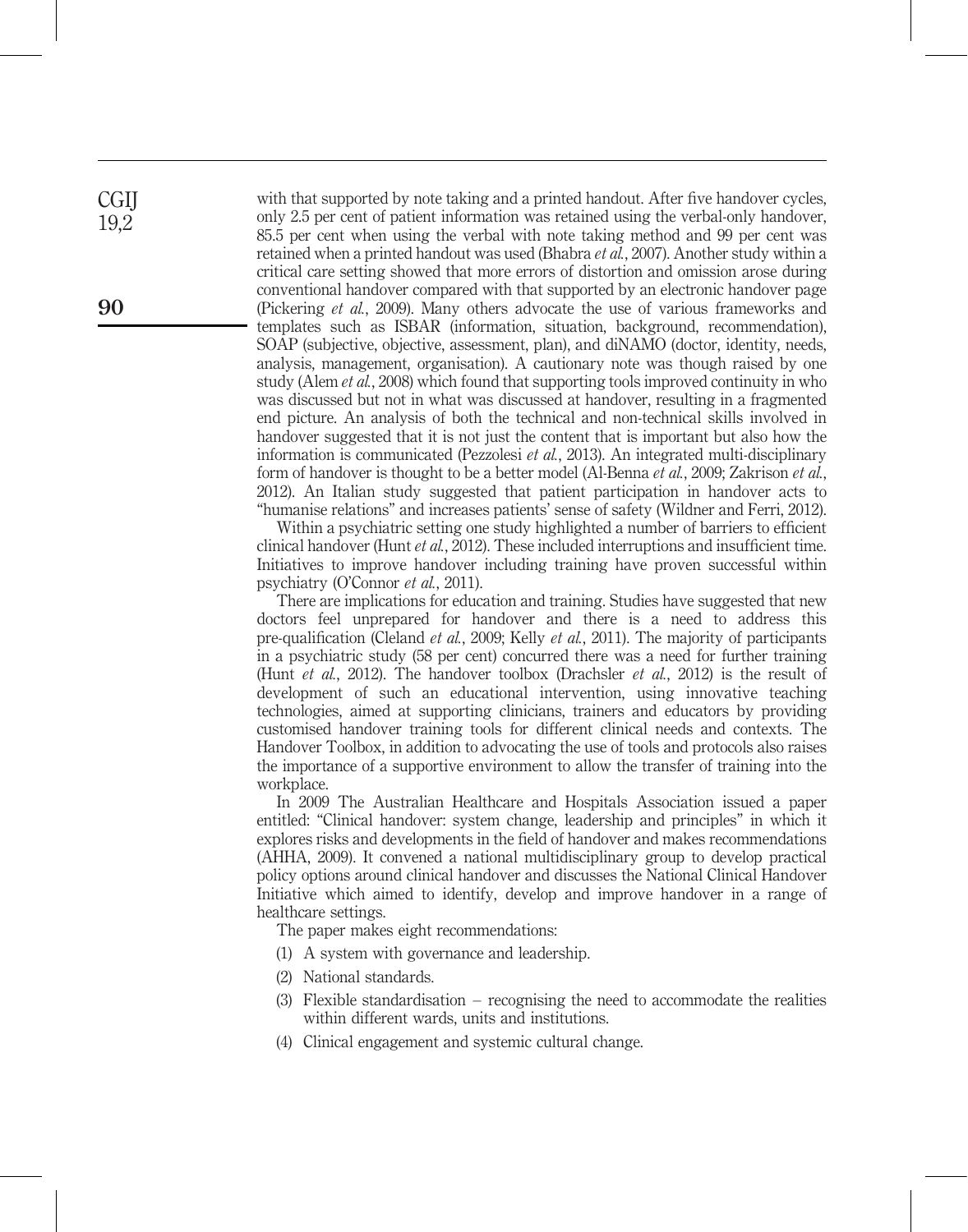- (5) The economic case organised handover saves time and creates savings.
- (6) Investment in technologies.
- (7) Respect for workforce diversity.
- (8) Rewards for success.

Due to lack of research within the field of psychiatry direct interpretation to our findings is limited. However, some important and useful principles do emerge. Almost universally a formalised process and guidelines are advocated. Errors may be reduced by improving training, use of supportive tools and a multidisciplinary approach.

This study reveals that within our own mental health trust handover practices varied considerably due to geography and nature of the clinical work. We tried to reflect this in the development of site specific SOP. It highlights a continued lack of awareness of formal handover processes as developed through the SOP. In addition, the results from the audits reveal that the SOP guidelines were not consistently adhered. We suspect that this information was drowned out in the rest of material issued during induction.

From 2008-2009 there was a discernible improvement in the handing over of information between on call doctors. However results for 2010 showed a subsequent deterioration. It is unclear what caused this deterioration. We postulate that the importance of handover faded over time.

We think that further refinement of the SOP and better dissemination of its existence would offer improved results. We do acknowledge that lack of awareness of policy is not an excuse enough and ultimate responsibility lies with the individual clinician with no room for complacency for patient safety (Singh et al., 2007).

Trainee comments indicated difficulties with uninterrupted time and limited access to supporting information systems. These need to be systematically addressed and further assessed.

In 2010 trainees were asked for the first time: "Are you aware of any incident when a patient's care has been put at risk because of inadequate handover?" It is worrying to see that a significant minority answered "yes" to this question. We need to bear in mind this may refer to one incident which has come to be known about by several of the trainees and does not imply that all those answering "yes" were directly involved. Perhaps a more useful question would be: "Are you aware of any incident when a patient's care has been put at risk because of inadequate handover in which you had direct involvement during your time on the current rota?" Subsequent audits might use such a question. However incidents when patient care has been placed at risk due to inadequate handover are taken extremely seriously. This is echoed in "An Organisation with a Memory" which finds that poor communication contributes to serious incidents and failures in the National Health Service (Department of Health, 2000).

This audit has some limitations. The results are drawn from a questionnaire designed specific to NTW Trust. Other national mental health trusts might have to devise their own handover procedures and audit tools. In addition, as with all audits, responder bias cannot be ruled out, with more motivated trainees completing the questionnaires, thereby potentially skewing results.

Subsequent to these audits there have been several changes to clinical practice at NTW Trust which has impacted the trainee's rotas. Rota Watch, an online "live"

Trainee psychiatrist's handover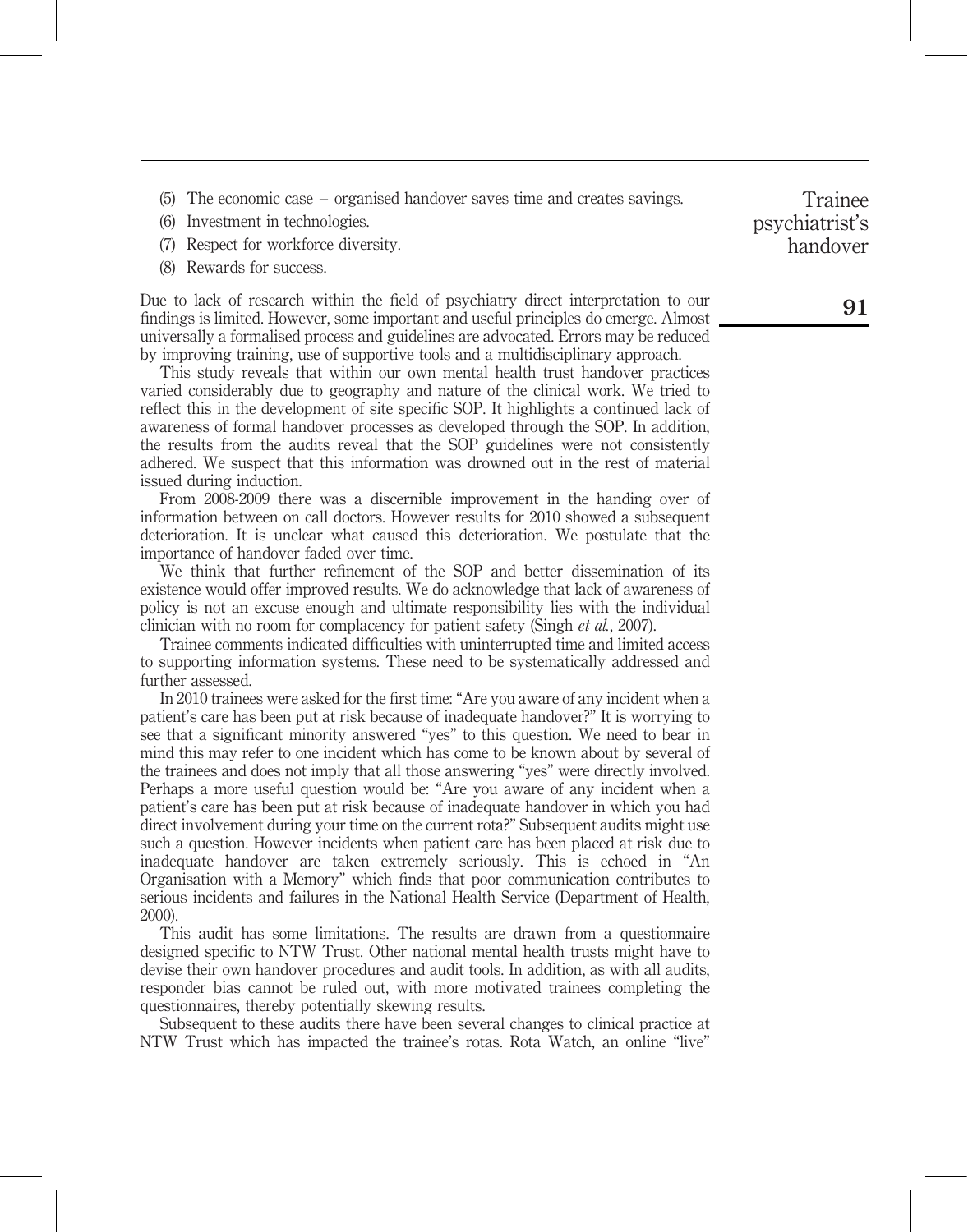**CGII** 19,2

system accessible via the Trust's intranet, was commenced in January 2011. It provides the name and contact details of the on call doctors on every site. In addition, all first on call rotas within the trust are now resident. This facilitates face to face handover. The Trust has now implemented, RiO, an electronic database. Finally, a Trust wide handover working group has been designed with the aim of implementing guidelines and examining handover practices by all grades of doctors. We plan to work in future on developing a written handover process facilitated by IT infrastructure including laptops with 3G sim cards and blackberries. A future study might address handover processes subsequently.

#### Declaration of interest

None.

#### **Notes**

- 1. www.gmc-uk.org/NationalSurveyofTraineeDoctors2006. pdf\_30531088.pdf
- 2. www.gmc-uk.org/guidance/good\_medical\_practice.asp
- 3. www.gmc-k.org/guidance/ethical\_guidance/management\_for\_doctors.asp
- 4. www.gmc-uk/about/PMETB\_archive.asp
- 5. www.schoolofpsychiatry.net/documents College Guidance 1.6
- 6. www.bma.org.uk/images/safehandover
- 7. www.nrls.npsa.nhs.uk/resources/clinical-specialty/mental-health

#### References

- AHHA (2009), "Clinical handover system change, leadership and principles", The Australian Healthcare and Hospitals Association, available at: http://ahha.asn.au/sites/default/files/ publication/11084/ClinicalHandover.pdf (accessed 18 October 2013).
- Al-Benna, S., Al-Ajam, Y. and Alzoubaidi, D. (2009), "Burns surgery handover studies: trainees' assessment of current practice in the British Isles", Burns, Vol. 35 No. 4, pp. 509-512.
- Alem, L., Joseph, M., Kethers, S., Steele, C. and Wilkinson, R. (2008), "Information environments for supporting consistent registar medical handover", Health Information Management Journal, Vol. 37 No. 1, pp. 9-24.
- Bhabra, G., Mackeith, S., Monteiro, P. and Pothier, D.D. (2007), "An experimental comparison of handover methods", Annals of the Royal College of Surgeons of England, Vol. 89 No. 3, pp. 298-300.
- Cleland, J.A., Ross, S. and Patey, R. (2009), "'There is a chain of Chinese whispers ...': empirical data support the call to formally teach handover to prequalification doctors", Quality and Safety in Health Care, Vol. 18 No. 4, pp. 267-271.
- Department of Health (2000), An Organisation with a Memory, The Stationery Office, London.
- Drachsler, H., Kicken, W., van der Klink, M., Stoyanov, S., Boshuizen, H.P.A. and Barach, P. (2012), "The handover toolbox: a knowledge exchange and training platform for improving patient care", BMJ Quality and Safety, Vol. 21 No. 1, pp. 114-120.
- Hunt, G.E., Marsden, R. and O'Connor, N. (2012), "Clinical handover in acute psychiatric and community mental health settings", Journal of Psychiatric and Mental Health Nursing, Vol. 19 No. 4, pp. 310-318.